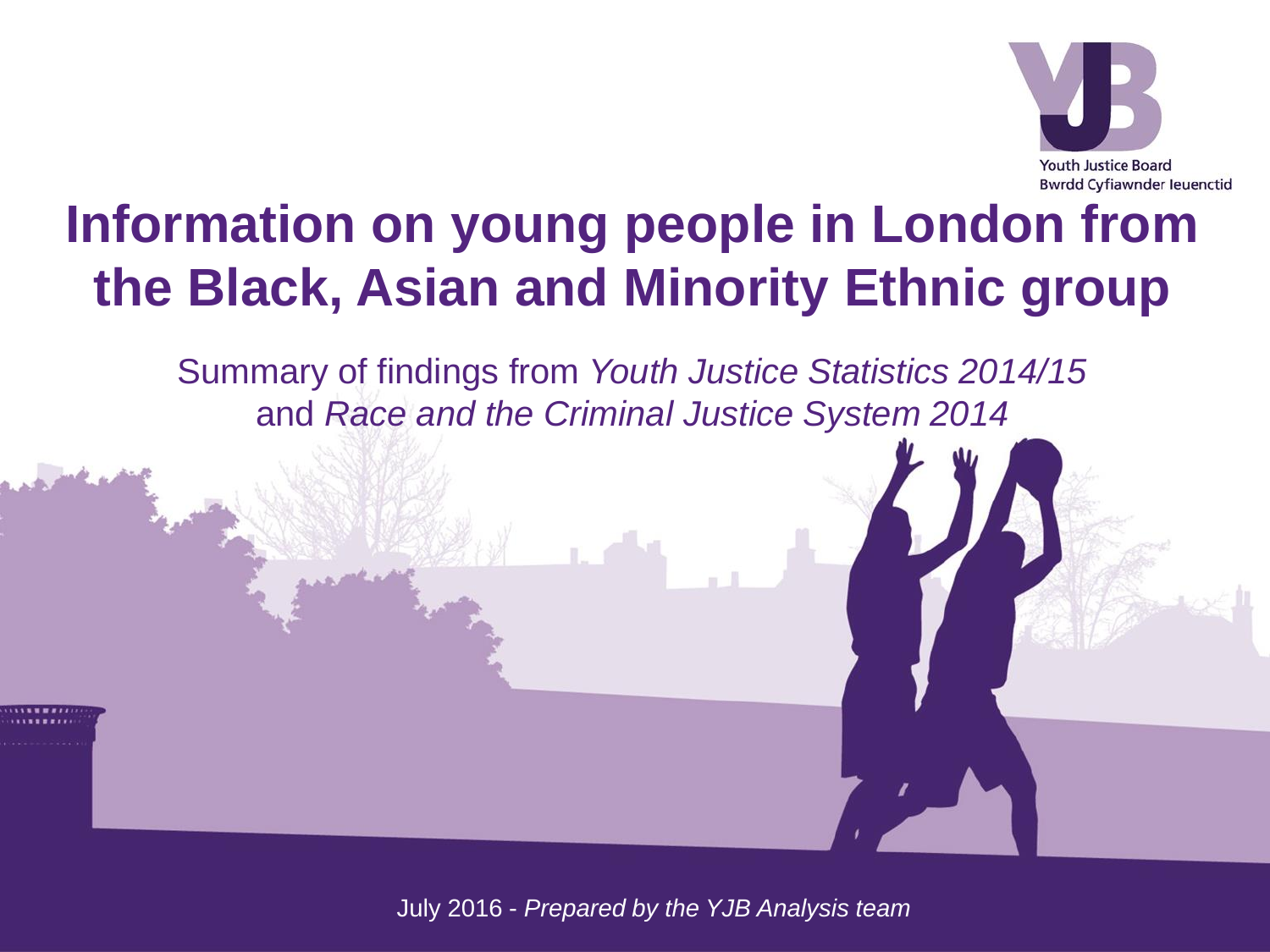### **Introduction**



- Youth Justice Statistics (YJS) are published annually and *Race and the Criminal Justice Statistics (Race and the CJS)* are published biennially
- Data are drawn from a wide variety of sources:
	- o MoJ –first time entrants and reoffending
	- $YJB -$  custody population
	- Home Office police activity data (stop and search and arrests)
	- o ONS population data

Where available we have presented 5 year trends, comparing 2014/15 data with 2009/10

Links for publications:

*YJS 2014/15* available at [https://www.gov.uk/government/statistics/youth-justice-annual](https://www.gov.uk/government/statistics/youth-justice-annual-statistics-2014-to-2015)[statistics-2014-to-2015](https://www.gov.uk/government/statistics/youth-justice-annual-statistics-2014-to-2015)

*Race and the CJS 2014* available at [https://www.gov.uk/government/statistics/race-and-the](https://www.gov.uk/government/statistics/race-and-the-criminal-justice-system-2014)[criminal-justice-system-2014](https://www.gov.uk/government/statistics/race-and-the-criminal-justice-system-2014)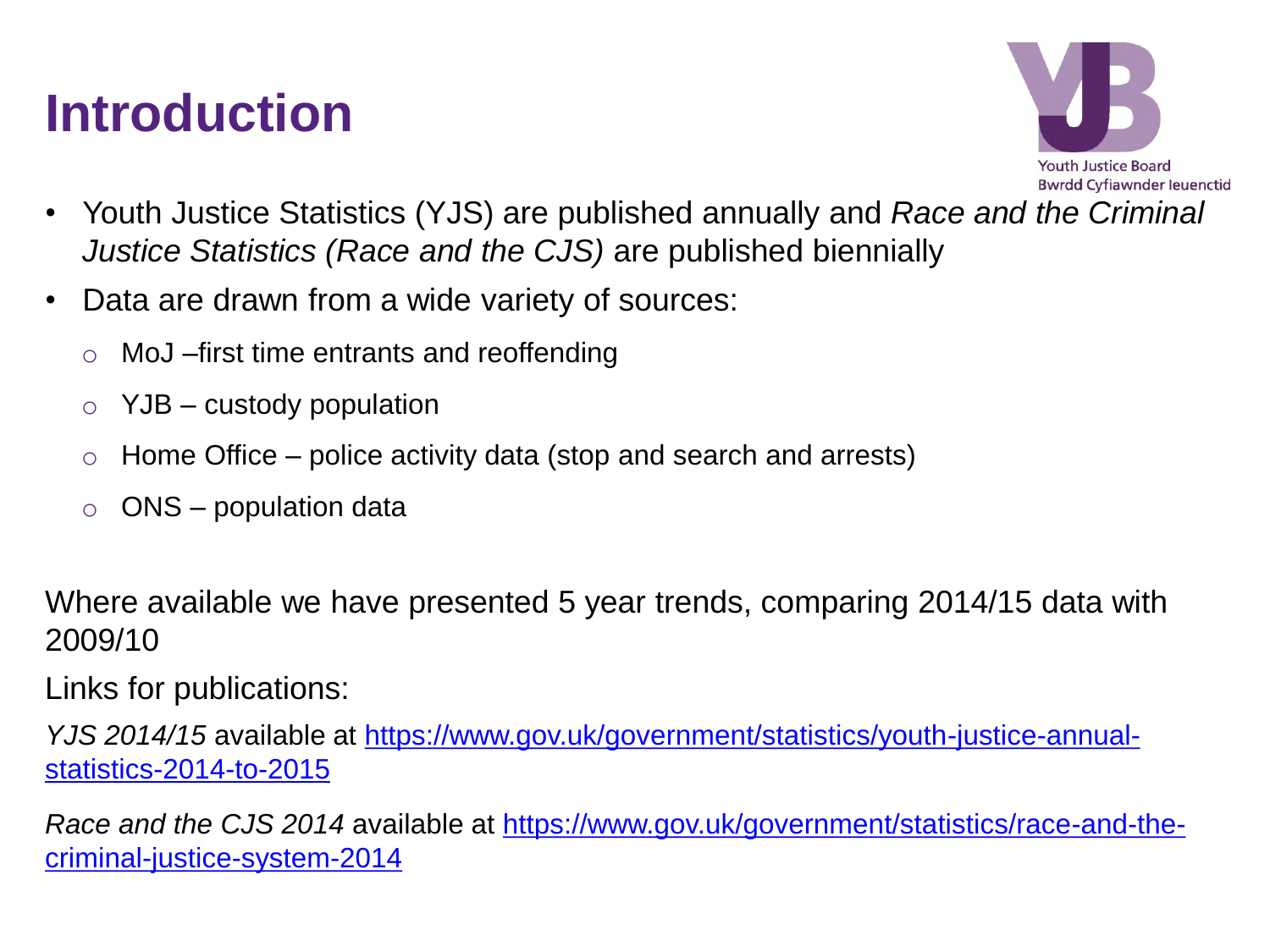



- In general, in London young people from the Black, Asian and Minority Ethnic (BAME) group appear to be over-represented at most stages of the Youth Justice System (YJS).
- In most cases, this is driven by the over-representation of Black young people, whilst Asian young people are generally under-represented.
- In general, the over-representation of the BAME group increases as young people progress through the YJS, and is particularly marked for those in custody: 77% of those in custody with a YOT based in London are from the BAME group as compared with 53% of the London population (51% of those in custody are Black as compared with 20% of the London population).
- The number of young people in all parts of the YJS has been decreasing across all ethnic groups. The ethnic make up of first time entrants and those in custody is changing and now comprises of proportionately more BAME young people than before. This is because the rate of decrease of young people from the BAME group is slower than that for White young people.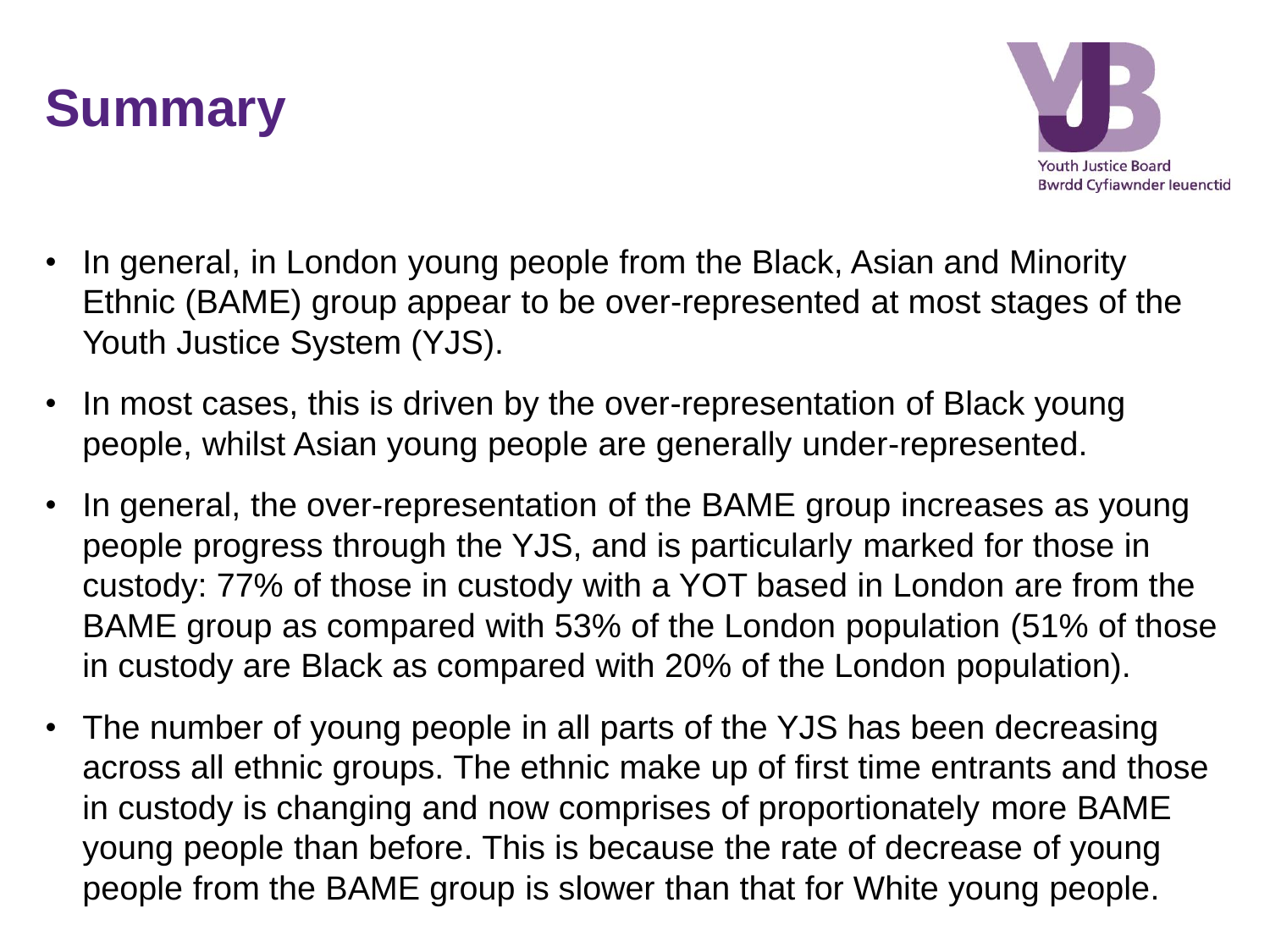#### **Comparison of BAME and White people in the YJS, 2014/15 Youth Justice Board Bwrdd Cyfiawnder Ieuenctid**



According to the 2011 Census, young people from BAME ethnic groups make up 53% of the population aged 10-17 in London.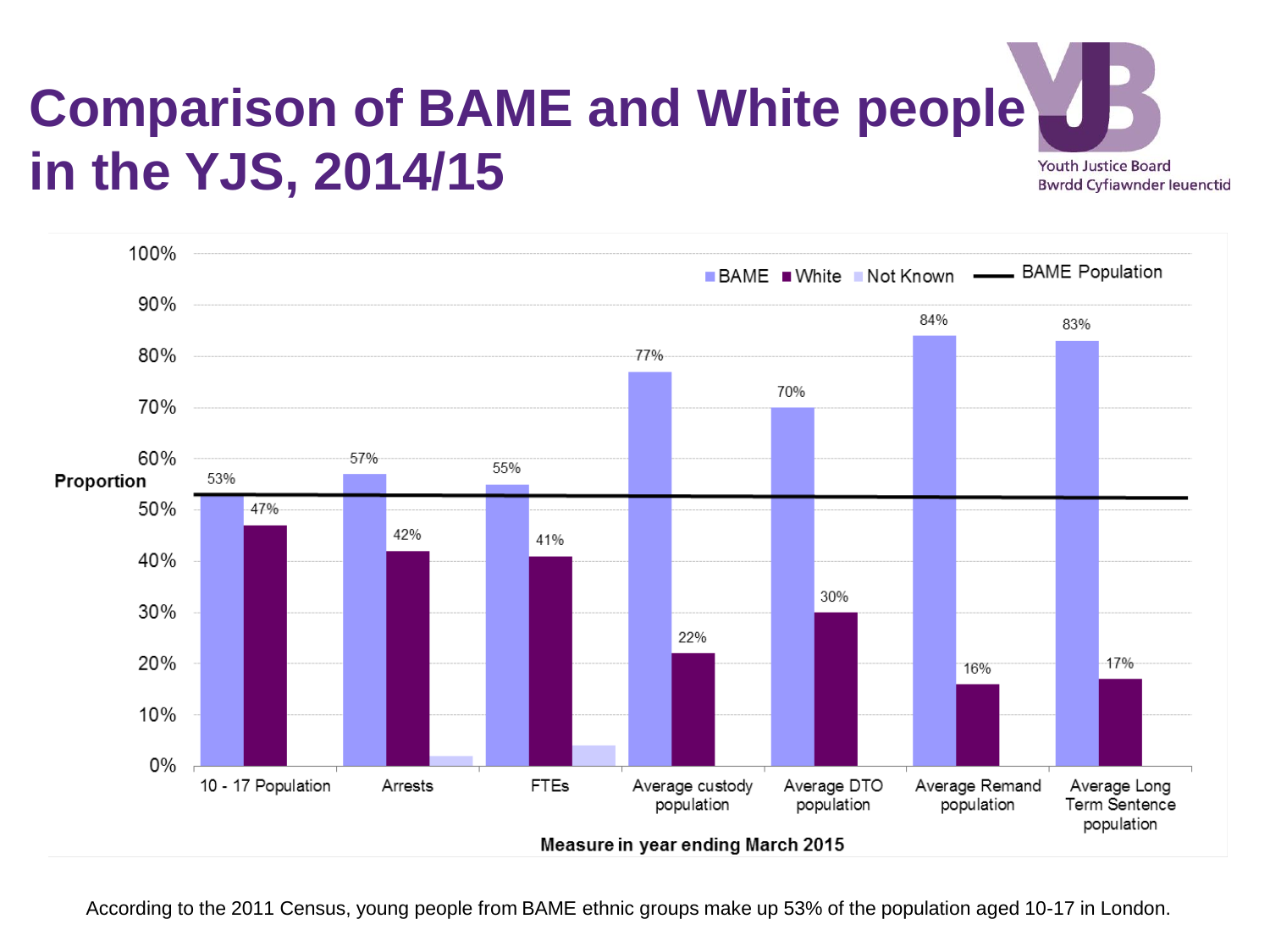



| Proportion of individuals in the YJS by ethnic group compared to 10-17 year old population, London |                                                           |         |        |              |       |              |                     |         |              |
|----------------------------------------------------------------------------------------------------|-----------------------------------------------------------|---------|--------|--------------|-------|--------------|---------------------|---------|--------------|
| <b>Measure</b>                                                                                     | Type of<br>Ethnicity <sup>(1)</sup> Period <sup>(2)</sup> | Time    | Whitel | <b>Black</b> | Asian | <b>Mixed</b> | Chinese or<br>Other | Unknown | <b>Total</b> |
| Population aged 10-17                                                                              | Self-<br>lidentified                                      | 2011    | 47%    | 20%          | 19%   | 9%           | 5%                  |         | 737,000      |
| <b>Arrests</b>                                                                                     | Self-<br>lidentified                                      | 2014/15 | 42%    | 33%          | 9%    | 11%          | 3%                  | 2%      | 21,500       |
| <b>FTEs</b>                                                                                        | Officer<br>lidentified                                    | 2014/15 | 41%    | 41%          | 11%   | N/A          | 3%                  | 4%      | 2,900        |
| Average custody<br>population                                                                      | Self-<br>lidentified                                      | 2014/15 | 22%    | 51%          | 8%    | 16%          | 3%                  | 0%      | 300          |

(1) Self-identified ethnicity is based on the 2011 Census self-identified ethnicity classification (16+1) which has been grouped to be consistent with the 5+1 grouping used in most of the YJS measures. Officer identified ethnicity is based on ethnic appearance and therefore do not include the Mixed category. (2) Latest data available.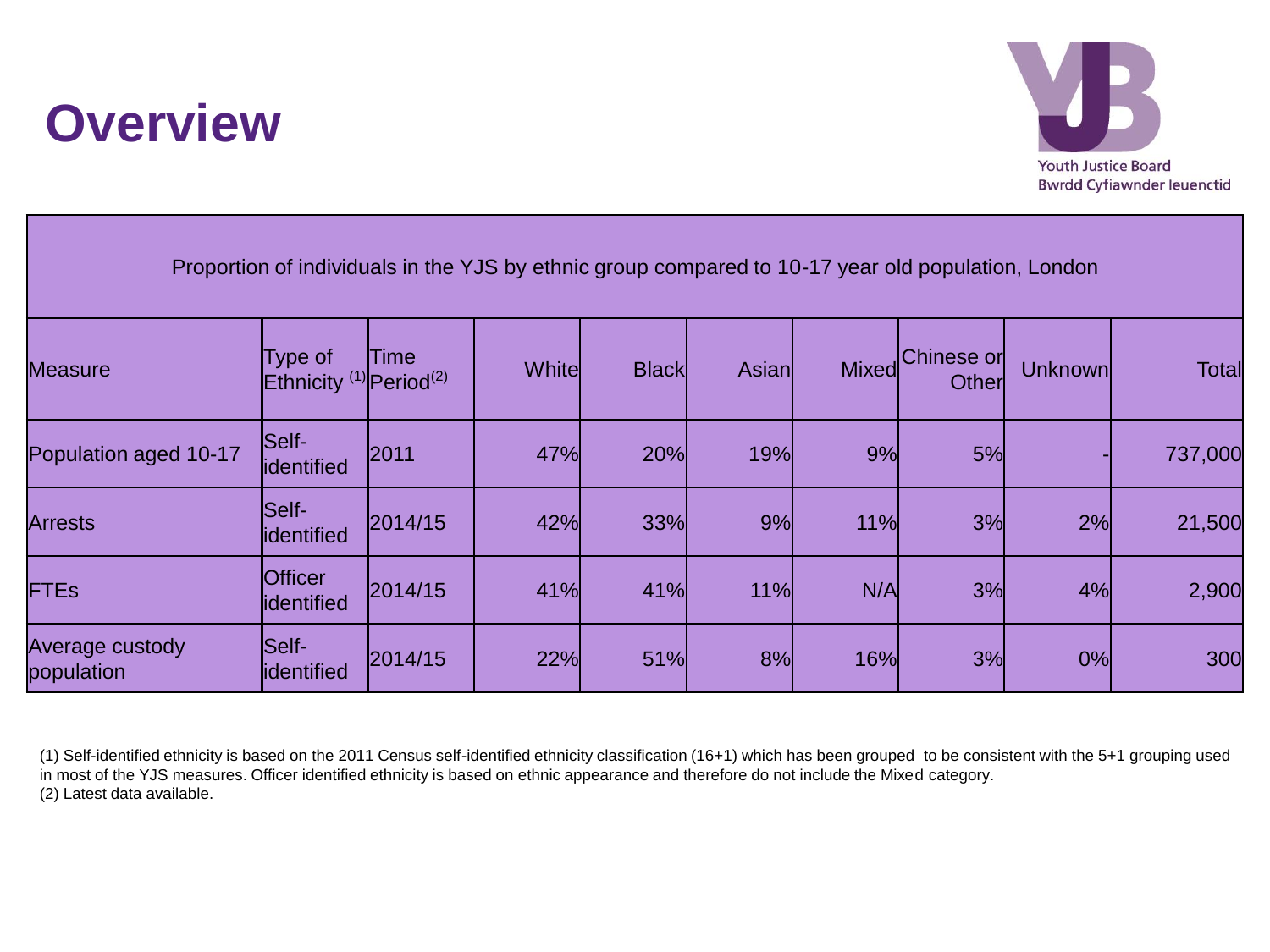# **Police Activity – Arrests (1)**



The number of arrests of young people in London has been decreasing, but arrests of White and Black young people have decreased at a higher rate than those for Mixed or Chinese/Other White and Black young people *Information on arrests has been obtained from Race and the CJS and YJS 2014/15. Information in YJS 2014/15 is more up to date than that published in Race and the CJS which is only up to 2013/14. However Race and the CJS includes a longer time series of ethnicity information*

Between 2009/10 and 2014/15, arrests of young people aged 10 -17 in London decreased across all ethnic groups. However, the number of arrests of White and Black young people has decreased at a higher rate than those of Mixed or Chinese/Other ethnic groups.

Arrests in London decreased by 51% for White young people compared with 49% for young people from the BAME group, comprising of decreases of:

- 51% for Black young people
- 48% for Asian young people
- 45% for Mixed young people and
- 45% for Chinese or other ethnic groups

Over the last 5 years there has been little variation in the ethnic profile of people being arrested in London.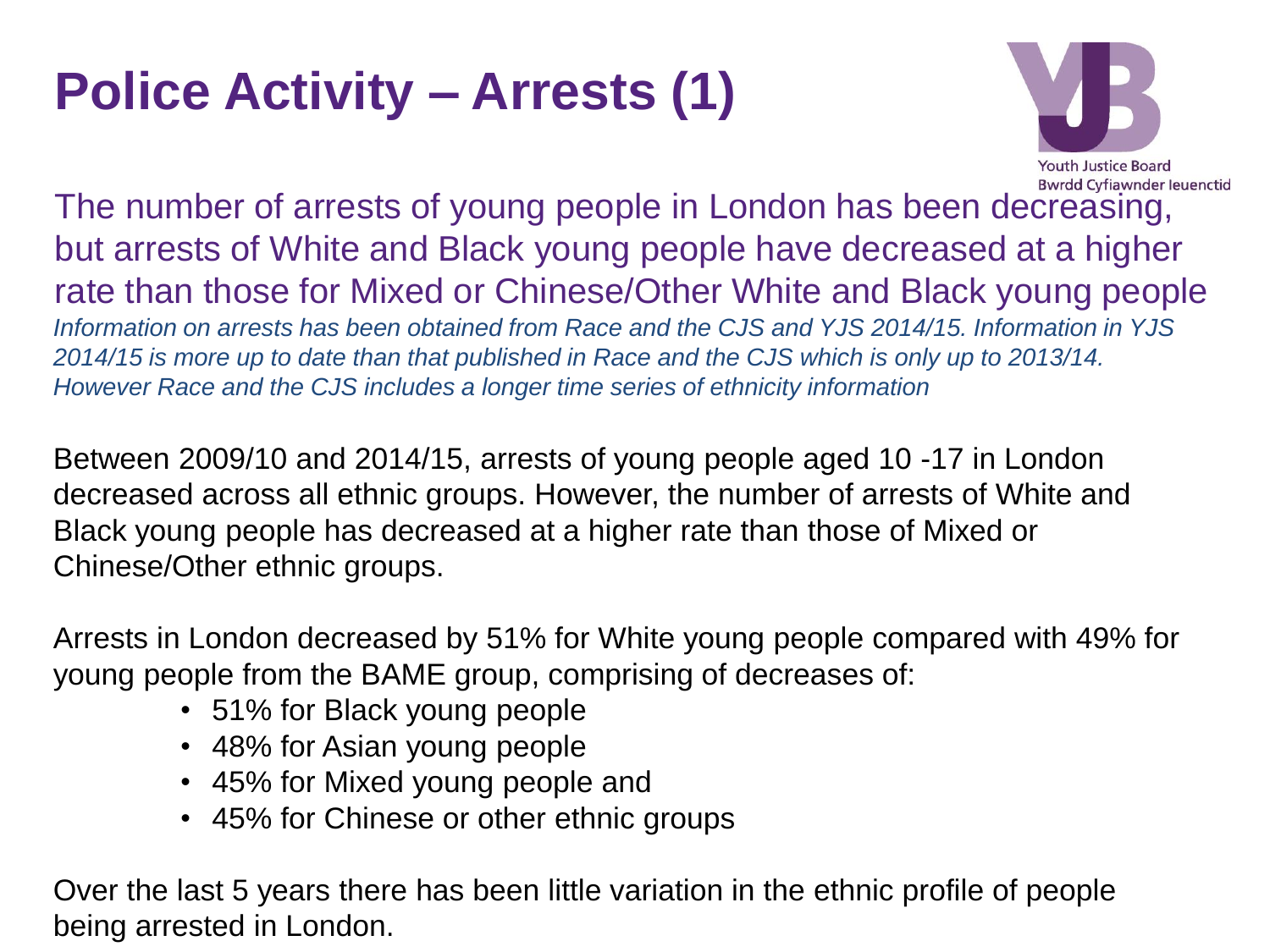### **Police Activity – Arrests (2)**



### The rate of arrest of Black young people in London was **twice** that of White young people

*The arrest rate by ethnic group is the ratio of the number of arrests and the number of persons of an ethnic group in an area. It helps to control for the different proportions of BAME residents in an area.* 

Compared with the arrest rate for White young people in London (which is 25.5 per 1,000 young people), the arrest rate for:

- Black young people in London was **2 times higher** (49.7 per 1,000 young people)
- Mixed young people in London was **1.4 times higher** (36.9 per 1,000 young people)

In London Asian young people or young people from the Chinese or Other ethnic group were arrested **at a lower rate** to persons from the White ethnic group (14.5 for Asian, 15.6 for Chinese or Other)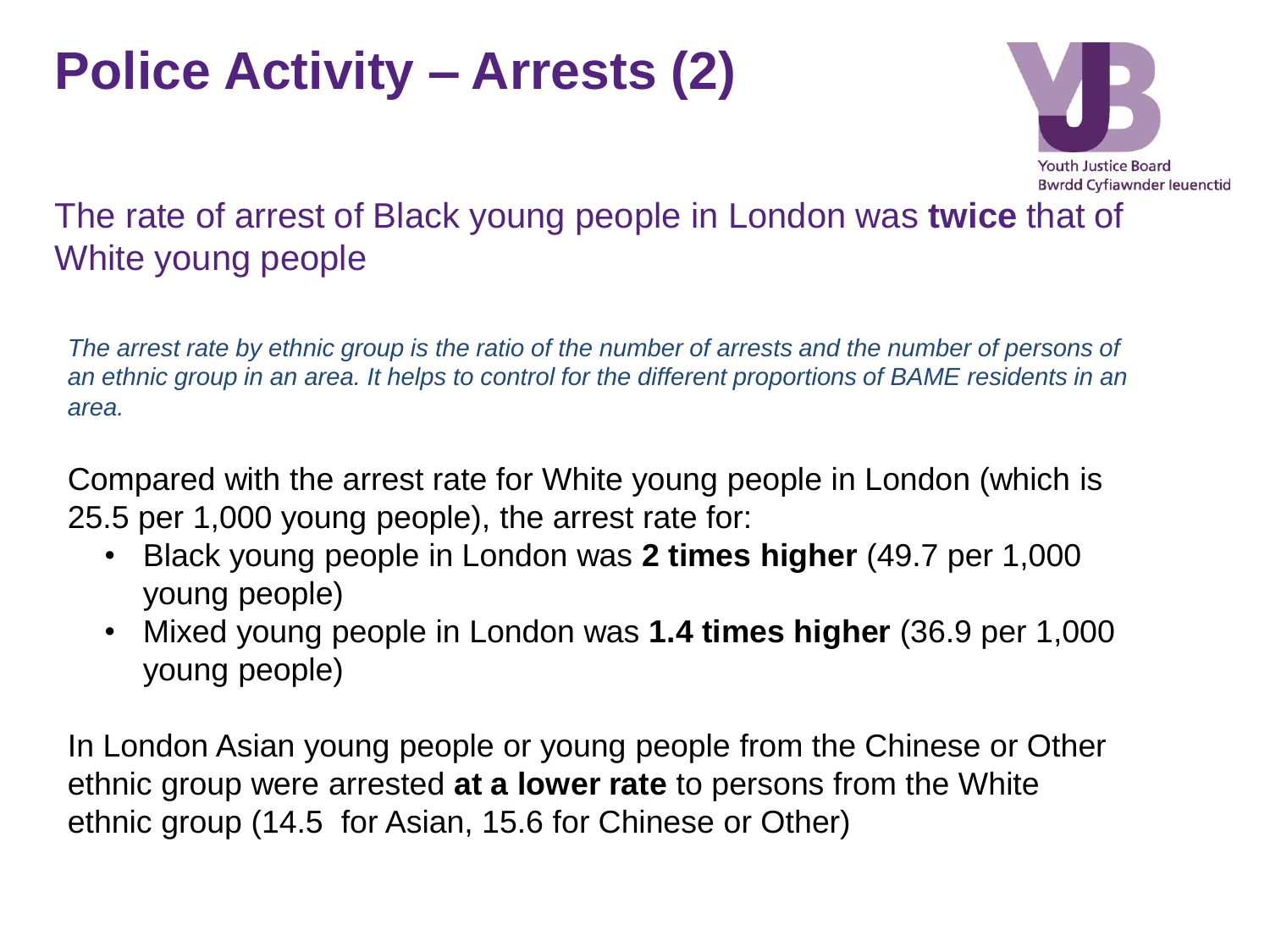## **First Time Entrants (FTEs)**



Although the number of youth FTEs in London has continued to fall (both overall and for all ethnic groups), young people from the BAME group now make up a greater proportion of London FTEs than they did previously *Information on FTEs has been obtained from YJS 2014/15*

In 2014/15 there were around 2,900 FTEs to the YJS in London, 41% of which were from White backgrounds and 55% from BAME (41% Black, 11% Asian, 3% Chinese or Other). 4% of FTEs were of unknown ethnicity



Compared with 2009/10, the number of BAME FTEs in London has fallen at a slower rate than that of White FTEs (68% decrease for BAME, 76% for White). This has resulted in an increased proportion of BAME young people (particularly those who are Black) among London FTEs (49% BAME and 49% White in 2009/10, increasing to 55% BAME and decreasing to 41% White)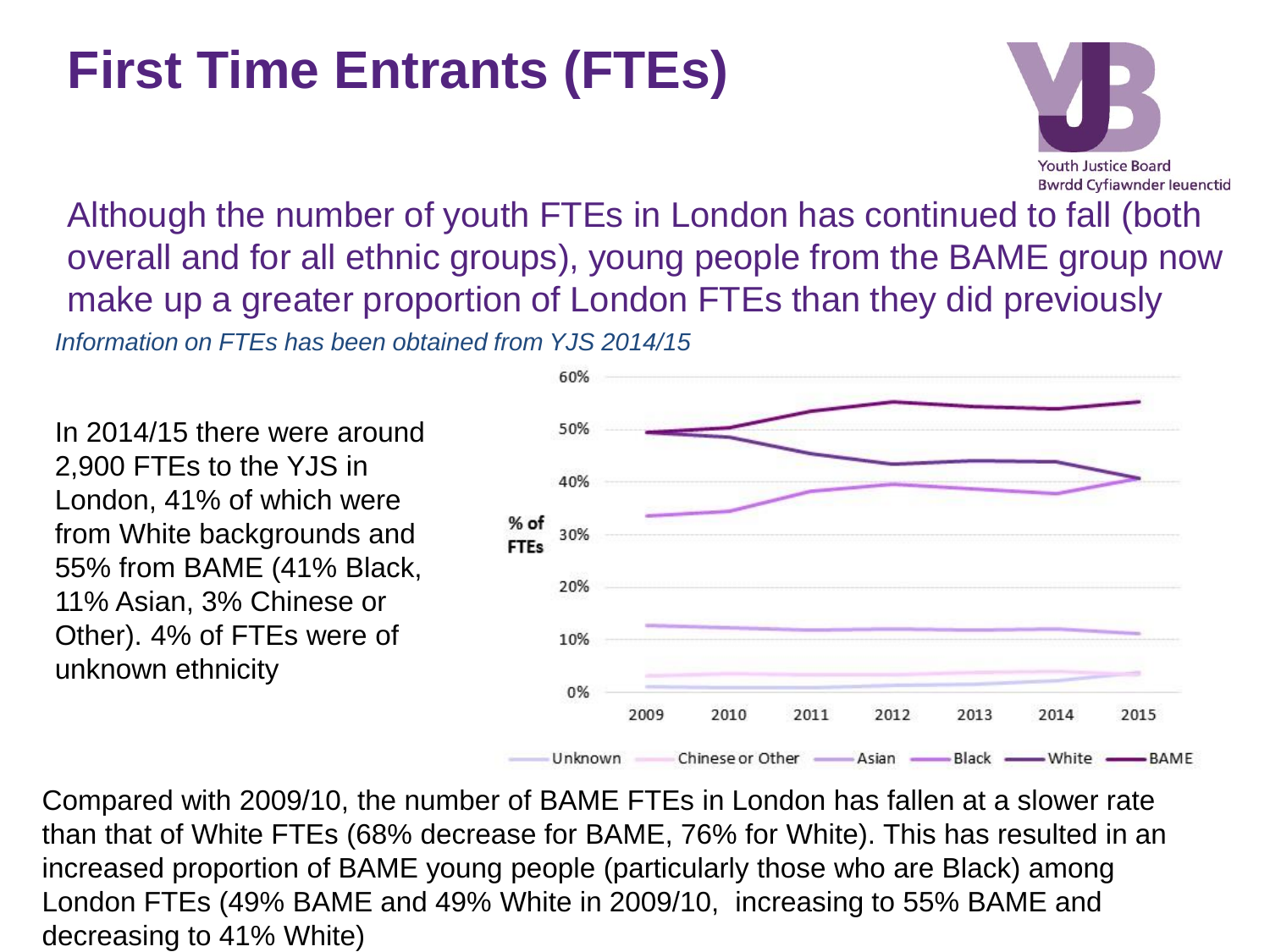# **Population under 18 in custody (1)**



#### **77% of young people in custody with a YOT based in London are BAME**, which is **almost 1.5 times** the proportion of BAME young people in London.

*Information on the population of young people under 18 in custody has been obtained from YJS 2014/15.*

In 2014/15 the average population of young people in custody with a YOT based in London was 298. Of these 22% were from a White ethnic group background and 77% were from the BAME group, with:

- 51% Black
- 16% Mixed
- 8% Asian
- 3% from other ethnic minority groups

When compared with the population aged 10-17 for London, those from Black or Mixed ethnic groups with a YOT based in London are over-represented in the custody population. This needs to be explored in more depth to see whether more serious offences are being committed by these groups.

Whilst the overall number of young people in custody with a YOT based in London has fallen by 45% between 2009/10 and 2014/15, the drop is smaller for Black young people (41%) and is particularly marked for Mixed young people (28%). Over the same time period the number of White young people in custody has decreased by 55%.